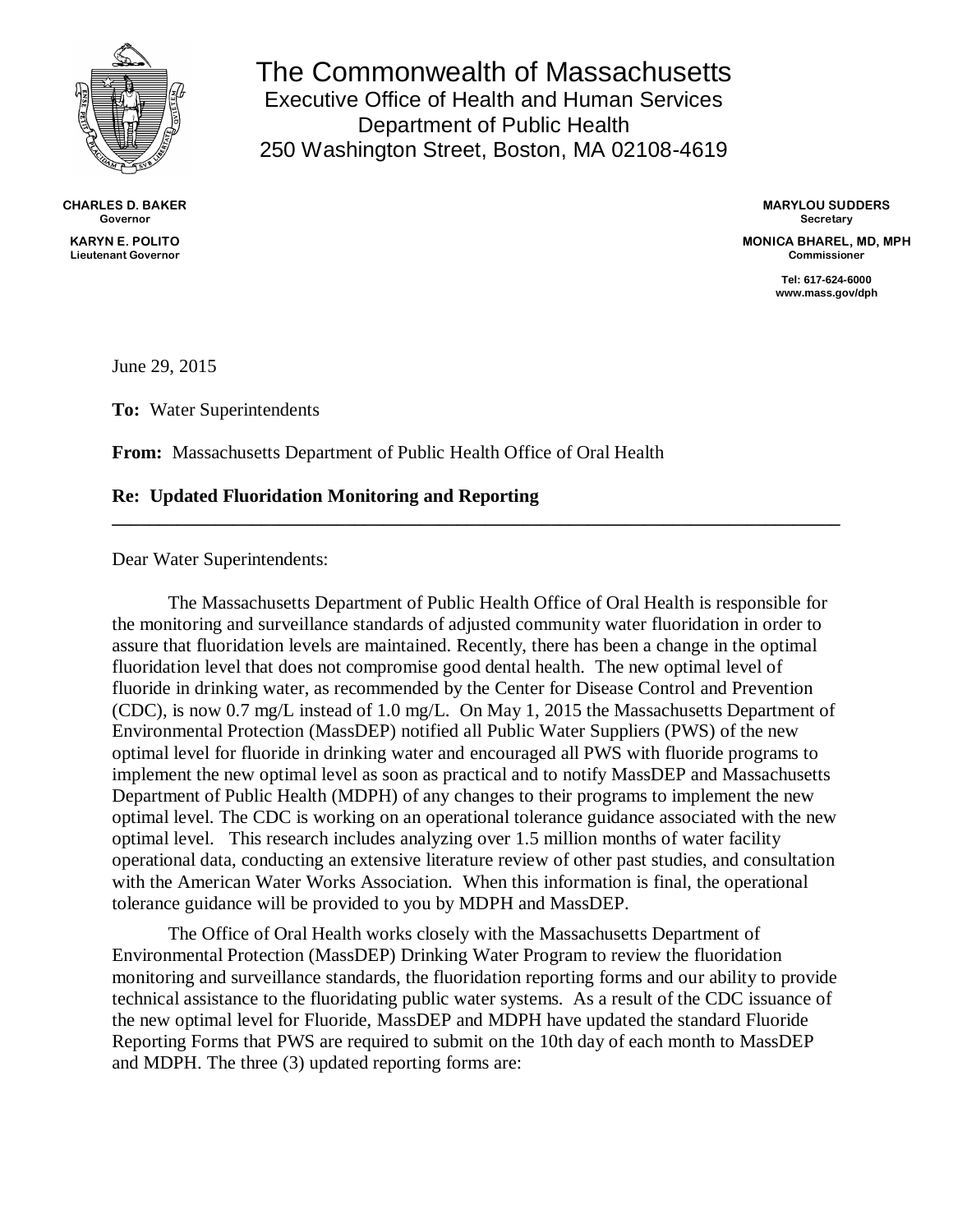- Daily Fluoridation Monitoring
- Weekly Distribution System Fluoridation Monitoring
- Split-Sample Fluoridation Monitoring

These forms are available electronically at:

[http://www.mass.gov/eea/agencies/massdep/service/approvals/fluoride.html.](http://www.mass.gov/eea/agencies/massdep/service/approvals/fluoride.html) , and may be submitted to the Office of Oral Health via regular mail

# **Please note that the three (3) reports may not be submitted electronically due to the fact that a signature must accompany each form**.

## **Daily Fluoridation Monitoring - Form A:**

This form is to be used by the public water system (PWS) that adds fluoride treatment chemicals to report finished water fluoride concentrations from the treatment plant. All pumped fluoridated source water MUST be tested daily for fluoride at the entry point to the distribution system or after the point of fluoride application. The only change on this form is noting that the new recommended level of Fluoride is now 0.7 mg/L. **This form is also available in an Excel format for electronic tabulation of total and averages.**

## **Weekly Distribution System Fluoridation Monitoring – Form B:**

This form is to be used by the PWS that adds fluoride treatment chemicals to report fluoride concentrations in the distribution system of the PWS or consecutive public water systems served by the treated water. According to the CDC, distribution sampling should be done throughout the system at points of consumption. When reviewing the instructions on the back of this form, you will note that the sample locations should be varied. Each week during the month, the PWS must collect at least 1 sample from a tap(s) in the distribution system for a total of at least 4 distribution samples per month. At least one distribution sample should be collected at a location near a school. This needs to be done to ensure that the children of your community are receiving the optimal benefits of fluoridation for dental health. **If your system is providing water to other consecutive PWS you must evenly distribute your 4 samples across the entire combined distribution system.** For example:

PWS A is the public water system providing fluoridated water to two consecutive PWSs B and C. These are PWS A's consecutive systems. During each month in week 1, PWS A should collect and analyze one (1) distribution sample near a school in PWS A. In week 2, PWS A should collect and analyze one (1) distribution sample in PWS B and one (1) distribution sample in PWS C. The samples should be collected at varied times and should be near a school. The fourth distribution sample can be collected anywhere PWS A chooses in the entire system.

Any one of the distribution samples may also be used as the monthly split-sample (see below).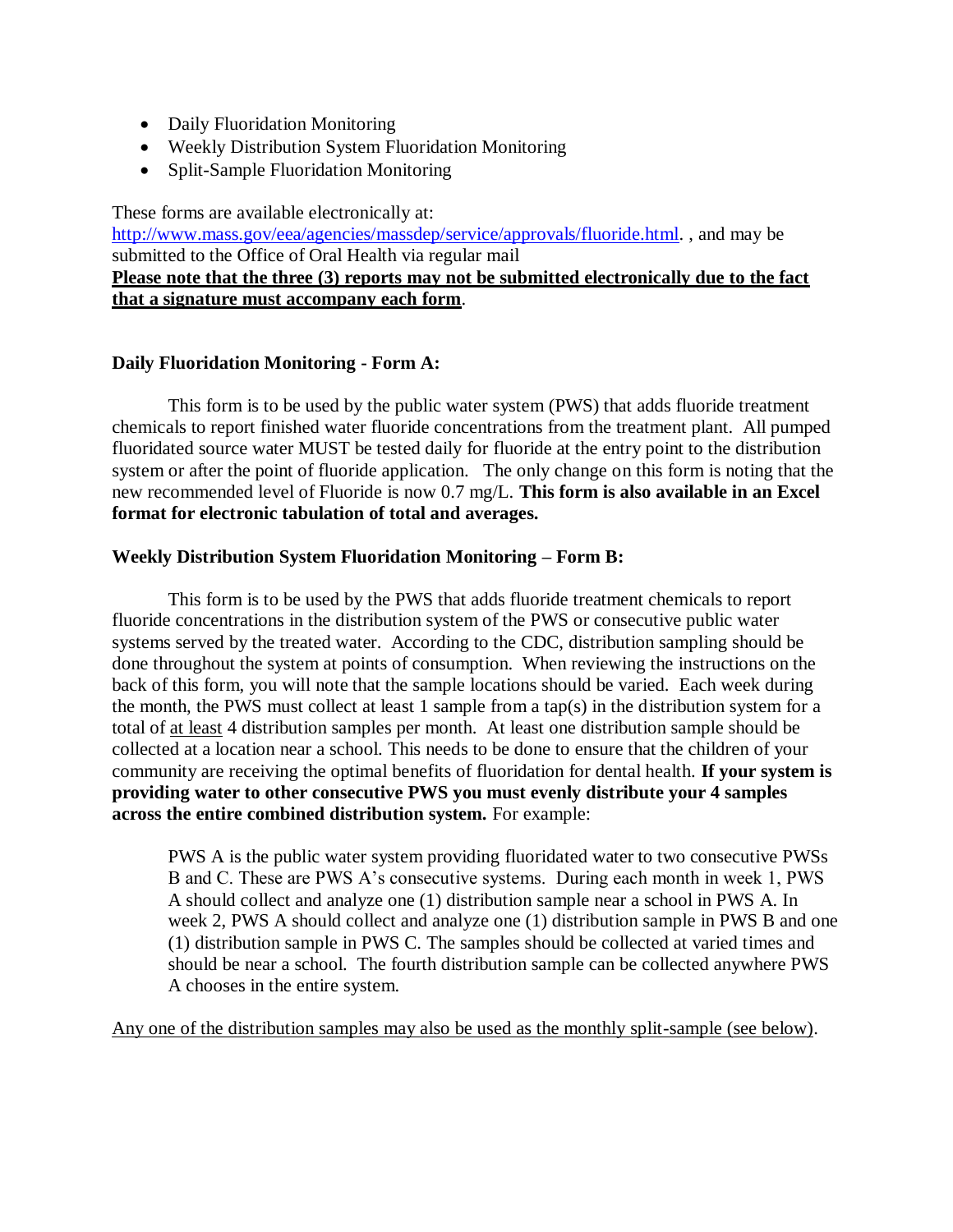### **Split-Sample Fluoridation Monitoring:**

This form is to be used by the public water system (PWS) to evaluate the accuracy of the PWS fluoride testing equipment or laboratory. Each month, at least one (1) distribution sample MUST be split and analyzed by the PWS and a laboratory certified by MassDEP for fluoride analysis. **One community may not do the laboratory testing of another community to satisfy the split-sample testing requirement**; the split-sample testing must be done between the PWS that adds the fluoride chemical and a laboratory certified by MassDEP for fluoride analysis.

Please note at the bottom of this form it reads: "PWS must contact the Office of Oral Health at 617-624-5573 within seven (7) days of learning of this checked result." The purpose of this request is to have the PWS compare their split sample results with the certified laboratory results and initiate remediation in testing techniques, recalibration of monitoring instruments, etc., reporting back to the Office of Oral Health before the PWS is formally contacted by the Department of Public Health.

# **Training**

In addition to the updated reporting forms the Office of Oral Health, MassDEP and New England Water Works Association periodically host a water fluoridation training course. I recommend that each PWS participate in one of these training courses to receive the most up-to-date information on the operation and maintenance of fluoridation metering systems and pumps, testing methods, troubleshooting, etc. Check the NEWWA website at [http://www.newwa.org/#.](http://www.newwa.org/) You may contact Heather Benabbou at: Heather.Benabbou@state.ma.us, or visit the MassDEP website at: <http://www.mass.gov/eea/agencies/massdep/service/approvals/fluoride.html> for more information on Fluoridation.

### **Fluoride Issues That Require Reporting and Emergency Response Planning**

The CDC has specific recommended actions PWS must follow if ever there is an over-feed of fluoride treatment. (See the enclosed attachment). These recommendations include reporting these situations to both DPH and MassDEP. In addition, all systems that add fluoride chemicals must have and practice their Emergency Response Plan. PWS may use their MassDEP required Emergency Response Plan to meet their DPH responsibilities for emergency response planning. The PWS Emergency Response Plan should address typical emergencies including exceeding the primary fluoride MCL, spillage and over feeding of chemicals, back siphonage, etc. The PWS must report to DPH immediately or within 24 hours of learning of a fluoride chemical emergency. The DPH emergency contact number during normal work hours is 617-624-5573. The PWS must also immediately or within 24 hours of learning of the emergency report to the MassDEP regional office. Outside of normal working hours DPH can be contacted via the Massachusetts Division of Epidemiology and Immunization Emergency Call Center at 617-983- 6800 and MassDEP can be contacted via the MassDEP Emergency contact number 1-888-304- 1133.